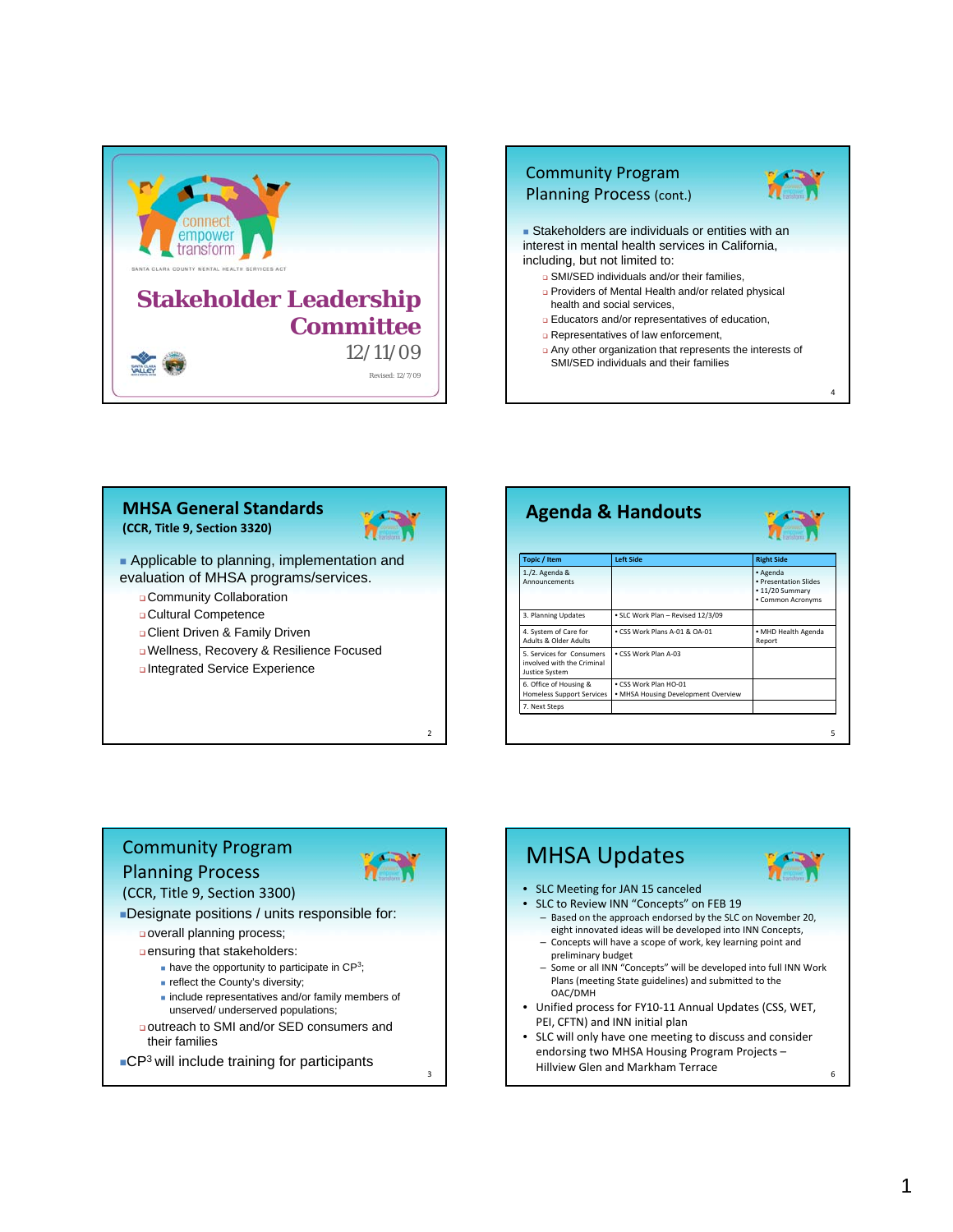| <b>MHSA Planning Snapshot</b>                                                     |                                                                                        |                                                                              |                |            |                                        |                                      |                             |
|-----------------------------------------------------------------------------------|----------------------------------------------------------------------------------------|------------------------------------------------------------------------------|----------------|------------|----------------------------------------|--------------------------------------|-----------------------------|
|                                                                                   | DEC to FEB                                                                             | 2/19                                                                         | 4/12           | 4/16       | 5/12                                   | 5/21                                 | 6/9                         |
| <b>Initial INN Plan</b>                                                           | Develop selected<br>ideas (8) into INN<br>Concepts<br>(narrative, scope<br>and budget) | SLC Selects INN<br>Concepts to be<br>Developed into<br><b>INN Work Plans</b> | Post           | $1st$ SI C | Fnd 30-<br>Day<br>Posting              | 2 <sup>nd</sup> SLC<br><b>Review</b> | HHC<br>Review               |
| FY11 MHSA<br>Annual Updates:<br>CSS. PEI WET.<br>TN                               |                                                                                        |                                                                              | Plan<br>Review |            | <b>MHR</b><br><b>Public</b><br>Hearing | and<br>Vote                          | <b>MHB</b><br><b>Review</b> |
| <b>MHSA Housing</b><br>Program:<br>Hillview Glen &<br>Markham<br>Terrace projects | Post project plans<br>for 30-days (do not<br>require public<br>hearings)               | SLC review and<br>vote                                                       |                |            |                                        |                                      |                             |

# Primary Groups Served



11

Adults and older adults with Medi‐Cal, Medicare, MHSA funding and the uninsured

| <b>Geographic Mix</b>     |          |
|---------------------------|----------|
| Area                      | % of AOA |
| San Jose<br>East, Central | 27%      |
| San Jose                  | 13%      |
| South                     |          |
| Morgan Hill,<br>Gilroy    | 8.5%     |
| Mt. View.                 | 7%       |
| Sunnyvale                 |          |
|                           |          |





# Scope of Services

- A **continuum of programs and services** for adults and older adults experiencing serious mental illness
- **Serving 12,000+** adults and older adults (60 years and older) each year
- Provides direct service through **county and contract** outpatient, residential and inpatient providers
- Services are enhanced through **collaboration with**:
	- **Social Services** including Public Guardian, Aging and Older Adult Services, Supplemental Security Income (SSI) eligibility programs – **Courts** including Department of Probation, Drug Treatment
	- Court, Mental Health Court and State Department of Corrections and Rehabilitation (CDCR)
	- **Valley Medical Center** primary care clinics (Federally Qualified Health Centers or FQHCs)

 $\alpha$ 

12 Specialized Populations Institutional Services Residential Mental Health Services •High risk of harm to self or others •Clients requiring skill building for •Criminal offenders independent, unsupervised living •Clients requiring transitional support from an IMD to independent living (crisis residential) •Clients receiving case management and skill building in a group setting (board & care) •Criminal offenders in transition to community independent living (Evans Lane)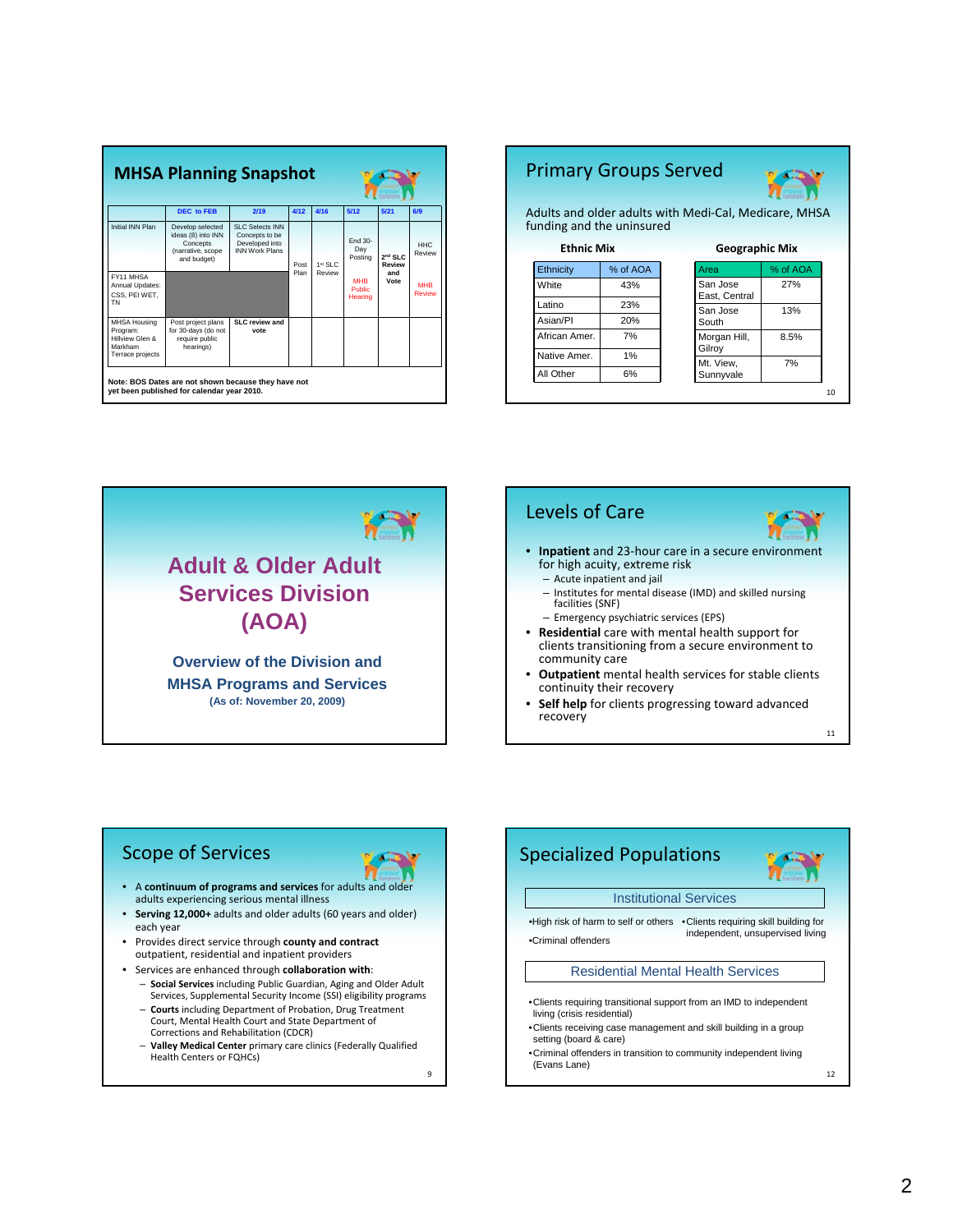| <b>Specialized Populations (cont.)</b>                                                                                                                 |                                                                                     |  |  |  |  |
|--------------------------------------------------------------------------------------------------------------------------------------------------------|-------------------------------------------------------------------------------------|--|--|--|--|
|                                                                                                                                                        | <b>Outpatient and Intensive Outpatient Services</b>                                 |  |  |  |  |
| •Culturally specific services<br>•MHSA full service partnerships<br>• Families in CalWorks<br>• Crisis diversion through Urgent<br>Care in lieu of EPS | .Mental Health Court<br>•Drug Treatment Court<br>.Day treatment, day rehabilitation |  |  |  |  |
|                                                                                                                                                        | <b>Self Help</b>                                                                    |  |  |  |  |
|                                                                                                                                                        | •Clients who are stable and in early or advanced recovery                           |  |  |  |  |
| 13                                                                                                                                                     |                                                                                     |  |  |  |  |



14 **MHSA Funds & Other Funds for AOA Programs FY09‐10 Work Plans (in millions) \$15.6 30% \$4.8 9% HOUSING \$1.8 OLDER ADULT 3% \$30.5 58%** ■ Adult CSS + Match ■ OA CSS + Match ■ Housing ■ Other CSS **ADULT Total CSS Funding: \$52.75 MHSA Funding: \$42.03 Matching Revenue: \$10.72** 





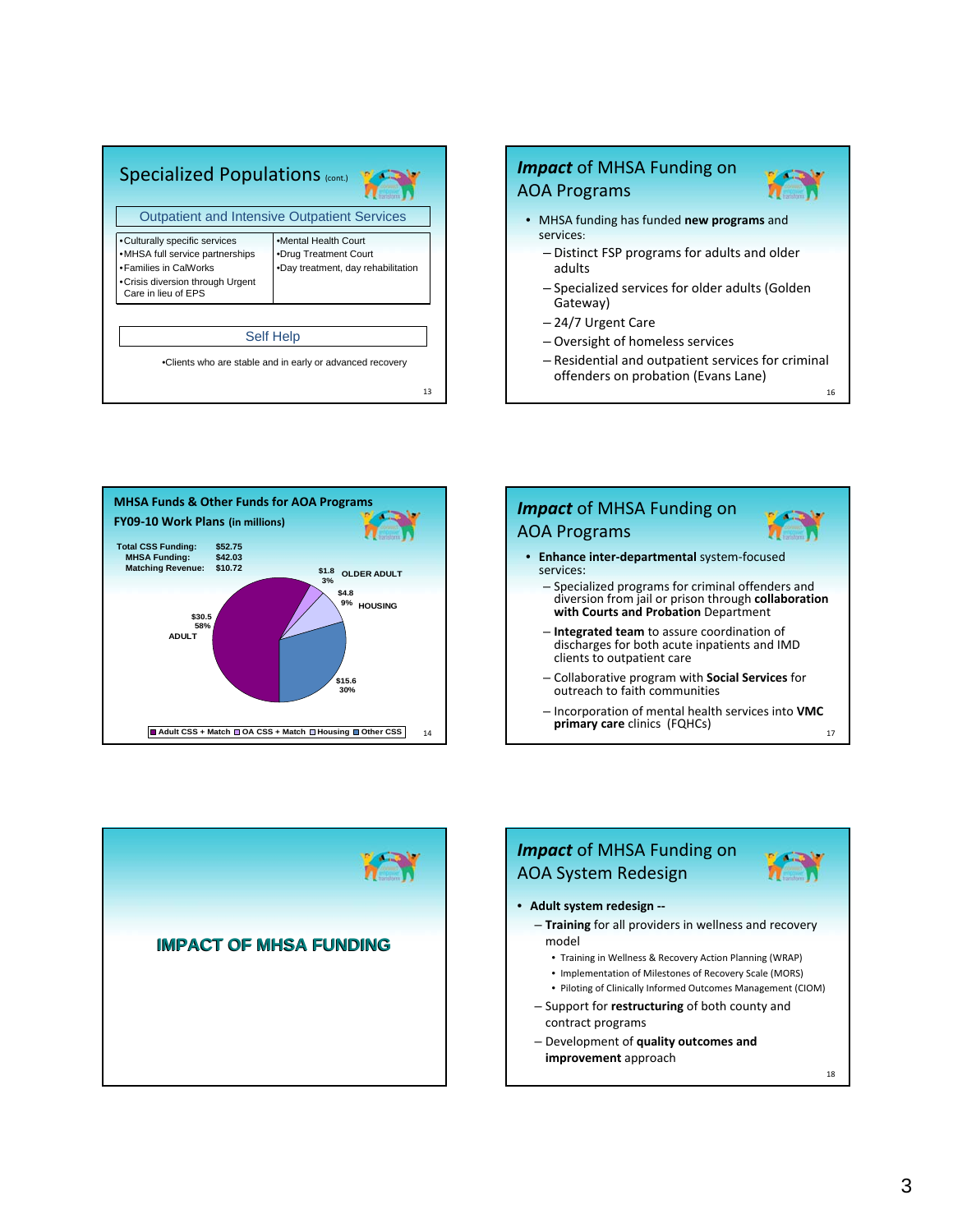# *Impact* of MHSA Funding on AOA System Redesign



- **Expanded and enhanced self help programs**
	- All sites (central, north and south county) have coordinators
	- All sites offer five day programming and socialization and ongoing recovery skill building
- **Improved client benefits processing assistance**

19

# Full Service Partnership (**FSP**) Programs

- **Older Adult programs**
	- Offered by Community Solutions and Catholic Charities
	- Focused on group at risk of hospitalization
	- Capacity 25; **43 clients served since 2007**
	- Average length of stay = 1 year
	- **EPS admissions have dropped 53%, acute psych admissions decreased 33%**



## Full Service Partnership (**FSP**) Programs • **Criminal Justice programs** – Offered by Gardner, Community Solutions, and Catholic Charities – Focused on ex‐offenders with mental illness – Capacity 180; **297 served since 2007** – Average length of stay = 10 months; 50 re‐ admissions after discharge or AWOL – **EPS admissions have dropped 29%,** acute psych admissions increased….

– But **arrests** (self reported) **dropped by 93%**

# $23$

24

22

# Full Service Partnership (**FSP**) Programs

#### • **Adult programs**

- Offered by Gardner, Momentum, Opportunity Health, Mekong, Indian Health, Community Solutions
- Focused on high risk populations; IMD discharges
- Capacity 200; **241 clients served since 2007**
- Average length of stay = 12.6 months
- **EPS admissions have dropped 29%,** but acute psych admissions have increased slightly
- Studying IMD recidivism

21

# MHSA **Comprehensive Services** for **Older Adults**



- **Golden Gateway** comprehensive older adult services – A service of Catholic Charities
	- Offers **in‐home assessment** with **integrated team** of MD, nurse, mental health
	- Provides complete outpatient mental health and case management services
	- Extensive **outreach** to diverse communities
	- Ongoing **education** at senior centers, housing communities and faith communities
- Partnership with Department of Aging and Adult Services for extensive **outreach to the faith community**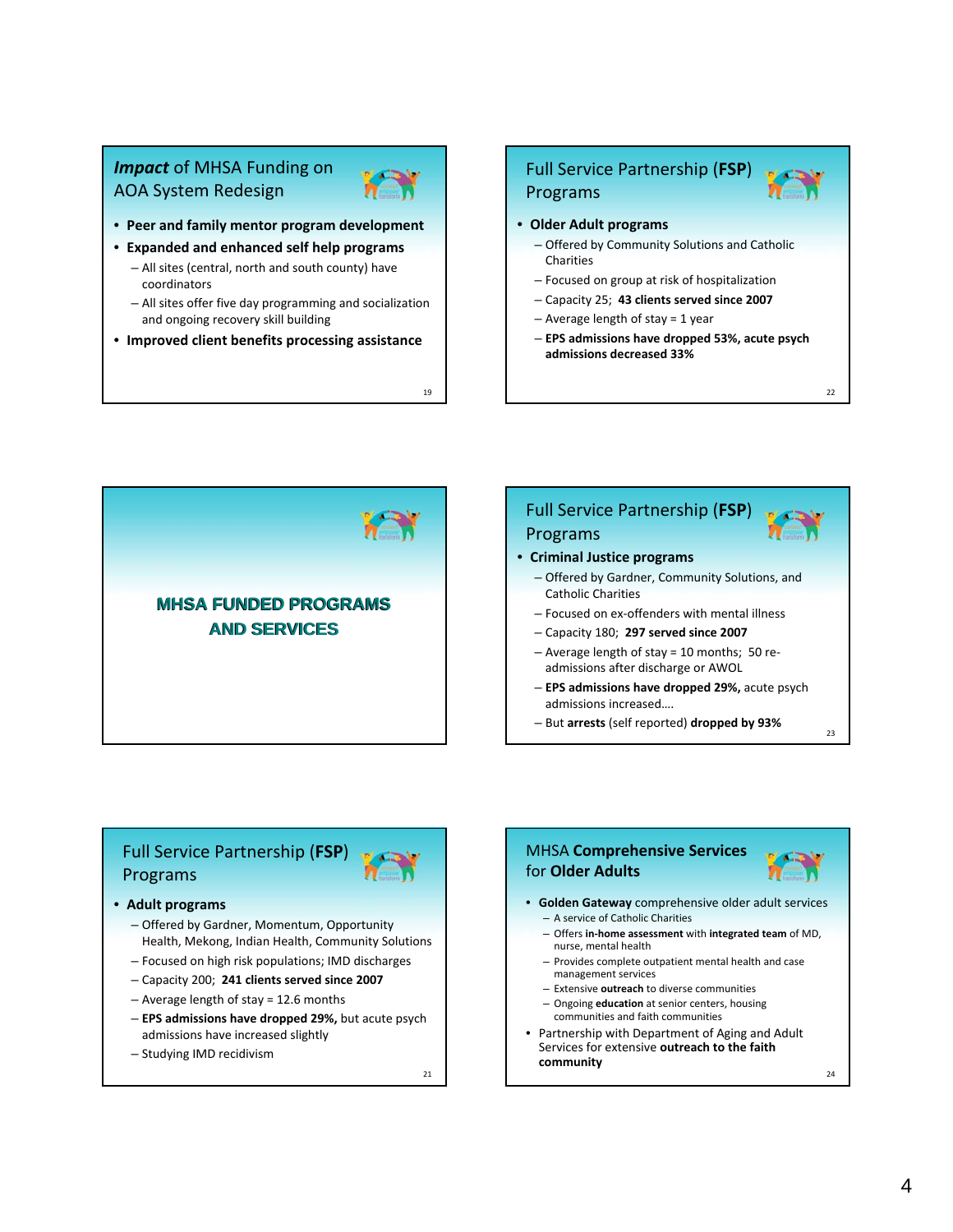# MHSA Housing Programs



- **MHSA Permanent Housing Units**:
	- Collaborative funding w/ (former) Office of Affordable Housing
	- **40 developed & 90% occupied**; 56 in development
	- Location: 18 (north), 76 (central), 17 (south)
	- FSP Permanent Housing 40 Units w/ Momentum
- **Transitional Housing Units:** – **106 contracted** for criminal justice clients; **70 occupied**, including Evans Lane, 3 in San Martin
- Short‐term (2‐4 yrs) Tenant Based **Rent Subsidy** Program
- **Shelter beds, homeless services**
- **Collaboration with police departments** in serving the homeless – Office of Housing & Homeless Support Services created

25

# FY10‐11 *Priorities* for AOA

- Apply MORS and CIOM to **outcome measurement** and **quality improvement**
- Expand **peer and family mentor** programs – Integrate into clinical teams *and* each Self Help Centers
- Improve **integration of mental health and primary care**
	- Transition clients with MORS scores of 6, 7, and 8 to primary care, self help and community support
- Implement comprehensive, **coordinated services for older adults**
- 28 • **Decrease disparities** and achieve improved penetration rates in underserved communities

## Services to Uninsured



- **Redesigned Central Mental Health** to serve uninsured only
	- Supported with MHSA funds
	- Assessment, brief therapy, medication management
	- Implementing pilot project with on‐site Social Services
	- staff to assist clients in receiving SSI and Medi‐Cal – To date over 1,300 clients served:
		- 127 successful in receiving Medi‐Cal and re‐assigned to a full service provider
		- 800+ also converted to APD (ability to pay sliding scale arrangement), Valley Care insurance for low income residents
		- Others still pending approval

26



# AOA *Current Initiatives*



- Successfully implementing adult system redesign in both county and contract sites
- Trained 436 in MORS, 129 in WRAP including providers, clients, and family members
- Transitioned 1,600+ clients to receive mental health care through VMC primary care clinics (FQHCs), with case management offered through mental health department staff

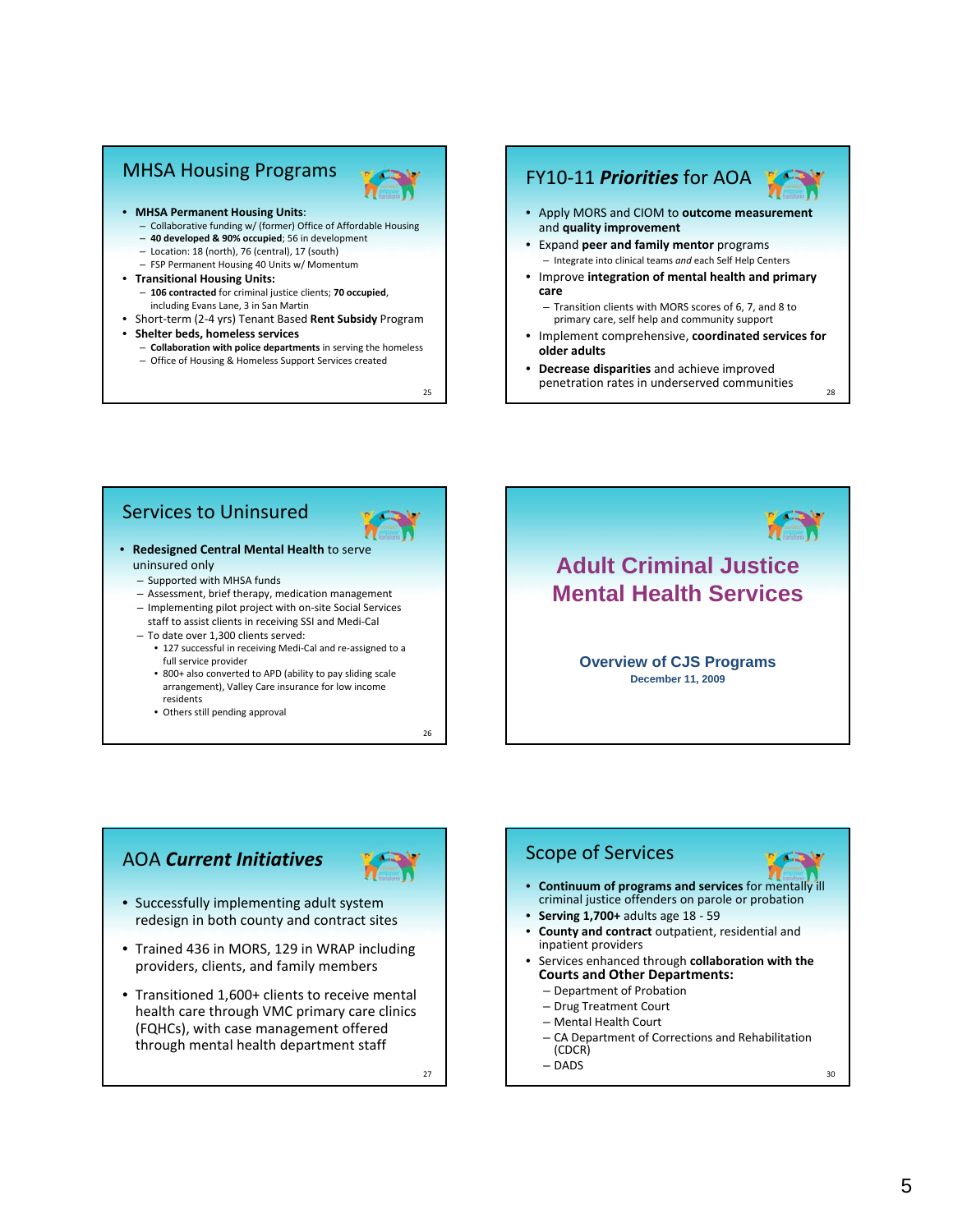# Primary Groups Served



31

Adults and older adults with Medi‐Cal, Medicare, MHSA funding and the uninsured

|                  | <b>Ethnic Mix All AOA</b> |               | <b>Ethnic Mix CJS</b> |  |  |
|------------------|---------------------------|---------------|-----------------------|--|--|
| <b>Ethnicity</b> | % of AOA                  | Ethnicity     | % of AOA              |  |  |
| White            | 43%                       | White         | 37%                   |  |  |
| Latino           | 23%                       | Latino        | 26%                   |  |  |
| Asian/PI         | 20%                       | Asian/PI      | 10%                   |  |  |
| African Amer.    | 7%                        | African Amer. | 22%                   |  |  |
| Native Amer.     | 1%                        | Native Amer.  | 0%                    |  |  |
| All Other        | 6%                        | All Other     | 5%                    |  |  |

# *Impact* of MHSA Funding on CJS Programs

- MHSA funding has funded **new programs** and services in CJS:
	- 180 Full Service Partnership slots plus 30 CDRC slots (10 for each FSP provider)
	- Evans Lane Residential and outpatient services for probationers and parolees

34

жñ

- Transitional housing and housing support
- Employment development (program to be initiated)







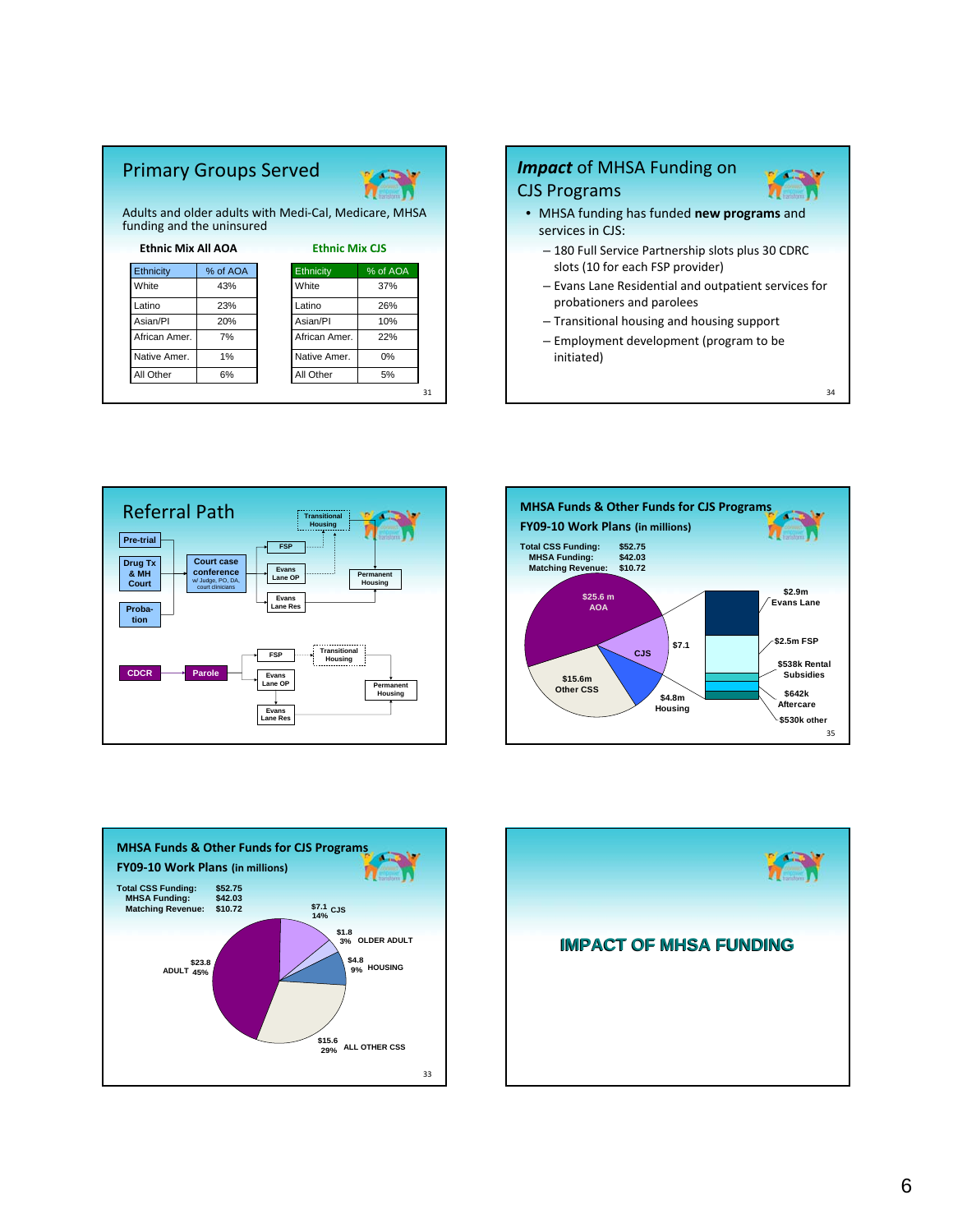# *Impact* of CJS Full Service Partnership (**FSP**) Programs



- Offered by Gardner, Community Solutions, and Catholic Charities
- Capacity 180; **297 served since 2007**
- Average length of stay = 10 months; 50 re‐ admissions after discharge or AWOL
- **EPS admissions have dropped 29%,** acute psych admissions increased….
- But **arrests** (self reported) **dropped by 93%**
- **4 graduates from Community Solutions, 11 grads from Catholic Charities**

## FY10‐11 *Priorities* for CJS



40

- Develop **peer mentor** program at Evans Lane
- Integrate **employment training and placement** into the Evans Lane program
- Develop and apply **measurement tools** to assure improvements in client wellness, recovery, self‐sufficiency and re‐created lives

## *Impact* of Evans Lane Residential and Outpatient



37

- Capacity 56, have housed 83 since opening 2/09
- Established referral network to community services
- (AA, NA, faith community)
- Implemented client governance council
	- Sets behavior standards
	- Organizes activities
	- Recommends program improvements
	- Recommends changes in policies and procedures
- 6 graduates to permanent housing & other success stories

38



**Overview of the MHSA Housing Programs and Services** December 11, 2009

# CJS *Current Initiatives*



- Evans Lane residential currently at 75% capacity, estimate spring 2010 for full occupancy
- FSPs at 81% capacity, adding 30 CDRC slots
- Implementing MORS (clinician), CIOM (client) to measure client outcomes in *all* CJS programs
- Opened day treatment at Evans Lane for 18 clients housed at Emergency Housing Consortium (EHC)
- Established positive relations between local law enforcement, CIT officers and CJS programs

39

# **Scope of Mental Health Housing Programs**



This is only a part of the work OHHSS:

- Transitional Housing
- **Permanent Supportive Housing**
- Housing Development

Involves collaborations with:

- Mental Health contract agencies
- County Office of Affordable Housing
- Non‐profit housing developers and service providers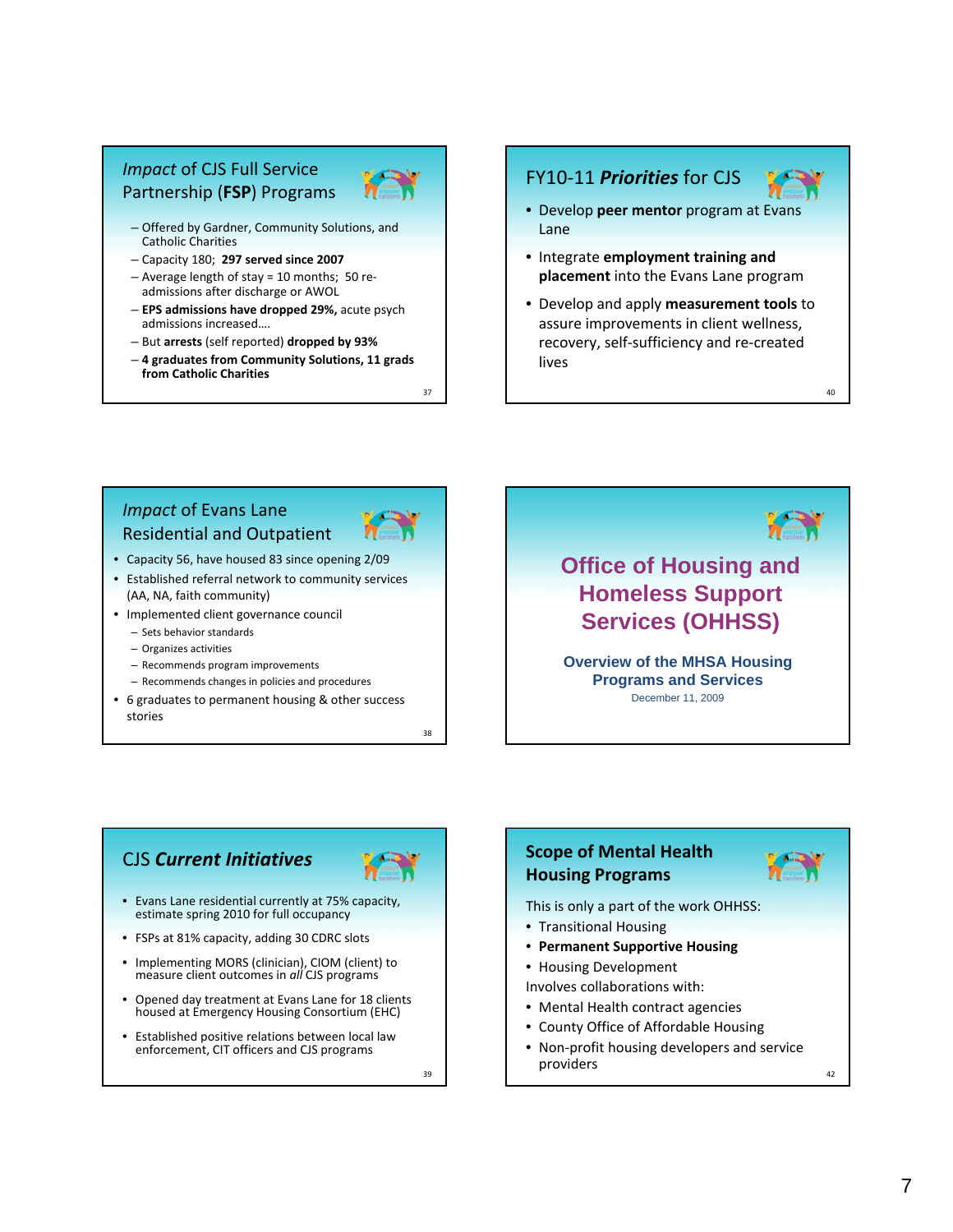

## **Transitional Housing** (con't.)



#### **Temporary Rent Subsidy Program**

- Serving chronically homeless mentally ill individuals and families
- Housing for 2-4 years
- FSP enrollees or other homeless
- Apartment style housing in San Jose
- Wrap-around services: Catholic Charities and Momentum for Mental Health

| <b>Permanent Supportive</b><br><b>Housing: Occupancy</b>     |                 |                                |  |  |
|--------------------------------------------------------------|-----------------|--------------------------------|--|--|
| <b>Site</b><br>(A/OA consumers)                              | <b>Capacity</b> | Current # of<br><b>Tenants</b> |  |  |
| HHAA (scattered)                                             | 42              | 43                             |  |  |
| MHD SHP (scattered)                                          | 20              | 20                             |  |  |
| Paseo Senter at Coyote<br>Creek                              | 10              | 11                             |  |  |
| <b>Curtner Studios</b>                                       | 27              | 21                             |  |  |
| Belovida Senior Housing<br>Apartments                        | 3               | 3                              |  |  |
| <b>Shelter Plus Care: County</b><br>+Contractors (scattered) | $61+43$         | $61+43$                        |  |  |

| <b>Transitional Housing:</b><br><b>Current Occupancy</b> |          |                                  |
|----------------------------------------------------------|----------|----------------------------------|
| <b>Site</b>                                              | Capacity | Current # of<br><b>Residents</b> |
| Evans Lane                                               | 56       | 40                               |
| Community<br>Solutions                                   | 20       | 20                               |
| <b>Rainbow Recovery</b>                                  | 16       | 13                               |
| Julian Street Inn                                        | 12       | 7                                |
| JSI-24 Hour Care                                         | 15       | 15                               |
|                                                          |          | 45                               |

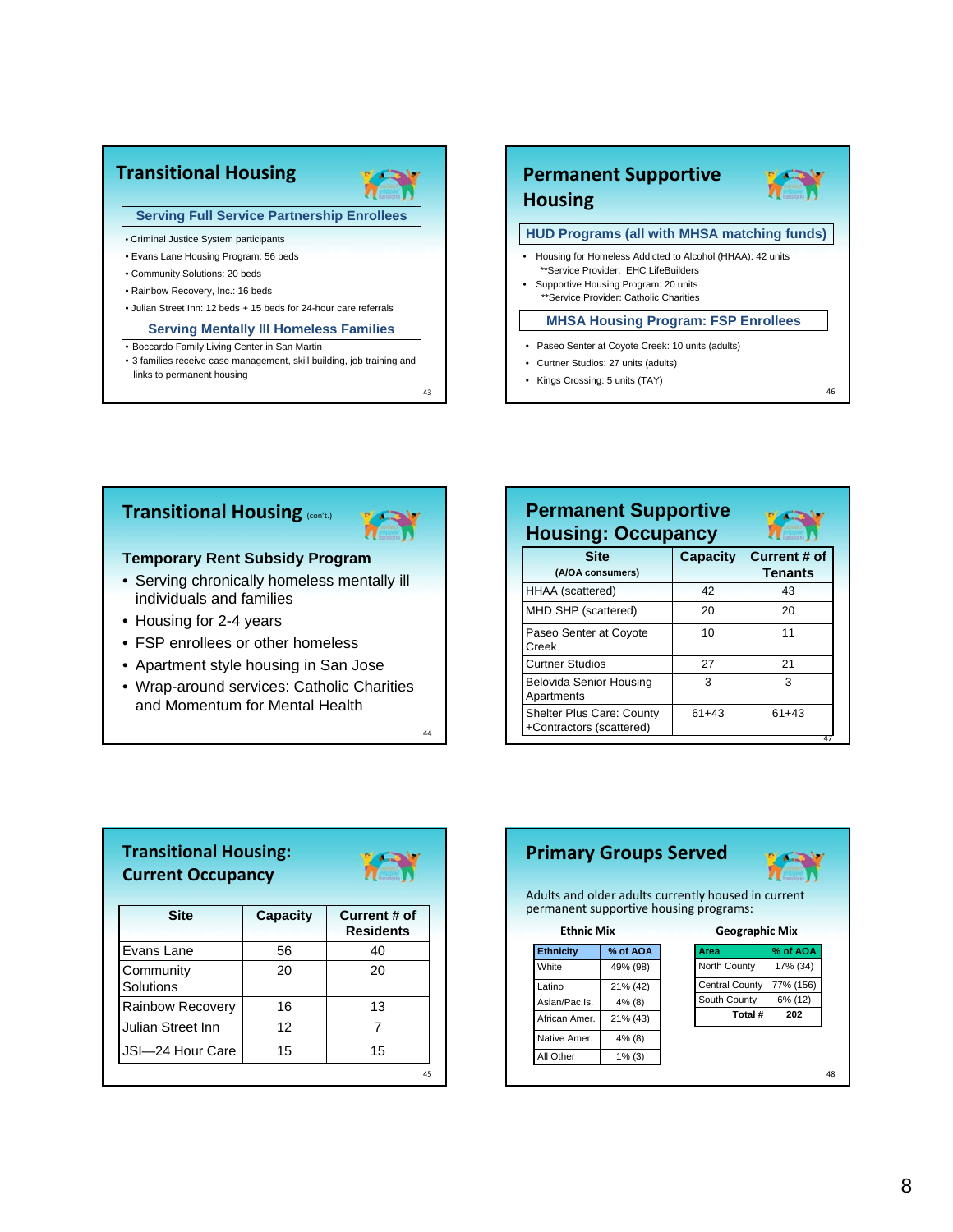



| <b>Permanent Supportive</b><br>a al<br><b>Housing: In Development</b><br><b>Taristonic</b> |                   |                   |  |  |
|--------------------------------------------------------------------------------------------|-------------------|-------------------|--|--|
| <b>Site</b>                                                                                | # MHSA Units      | Occupancy<br>Date |  |  |
| Hillview Glen Apts.                                                                        | $5: 1-3$ bedrooms | March 2010        |  |  |
| Kings Crossing                                                                             | $15:1-2$ bedrooms | Summer 2010       |  |  |
| Sunnyvale Senior<br>Housing Apts.                                                          | $18:1-2$ bedrooms | December 2010     |  |  |
| Archer Street Apts.                                                                        | 6: studios        | February 2011     |  |  |
| Sobrato Gilroy<br>Apartments                                                               | 17: studios       | March 2012        |  |  |
| <b>Markham Terrace</b>                                                                     | 11: 1+2 bedrooms  | June 2013         |  |  |
| TOTAL                                                                                      | 72 units          |                   |  |  |

# *Impact* **of MHSA Funding on OHHSS Programs**

- **MHSA funding has enhanced the following housing‐related programs:**
	- Cold Weather Shelter Program
	- UPLIFT Transit Pass Program
	- 3 units at the Boccardo Family Living Center in San Martin
	- Oversight via CTA of the Homeless Management Information System
	- Facilitation by HomeBase of the HUD NOFA application process
	- Carrying out the homeless count and survey
	- 53 – Working with many Collaborative agencies and law enforcement in support of the homeless on the streets, in encampments and in shelters

| <b>MHSA Housing Funding</b>       |              |                     |  |  |
|-----------------------------------|--------------|---------------------|--|--|
| Units funded                      | <b>MHSA:</b> | <b>Housing Plus</b> |  |  |
| and occupied:                     |              | Fund (GF):          |  |  |
| 40                                | \$1,475,000  | \$925.000           |  |  |
| Units funded &<br>to be built: 72 | \$12,118,900 | \$150,000           |  |  |
| Uncommitted<br>Goal: 50           | \$6,730,400  | \$0                 |  |  |
| <b>Total: 162</b>                 | \$20,324,300 | \$1,075,000         |  |  |
|                                   |              | 51                  |  |  |